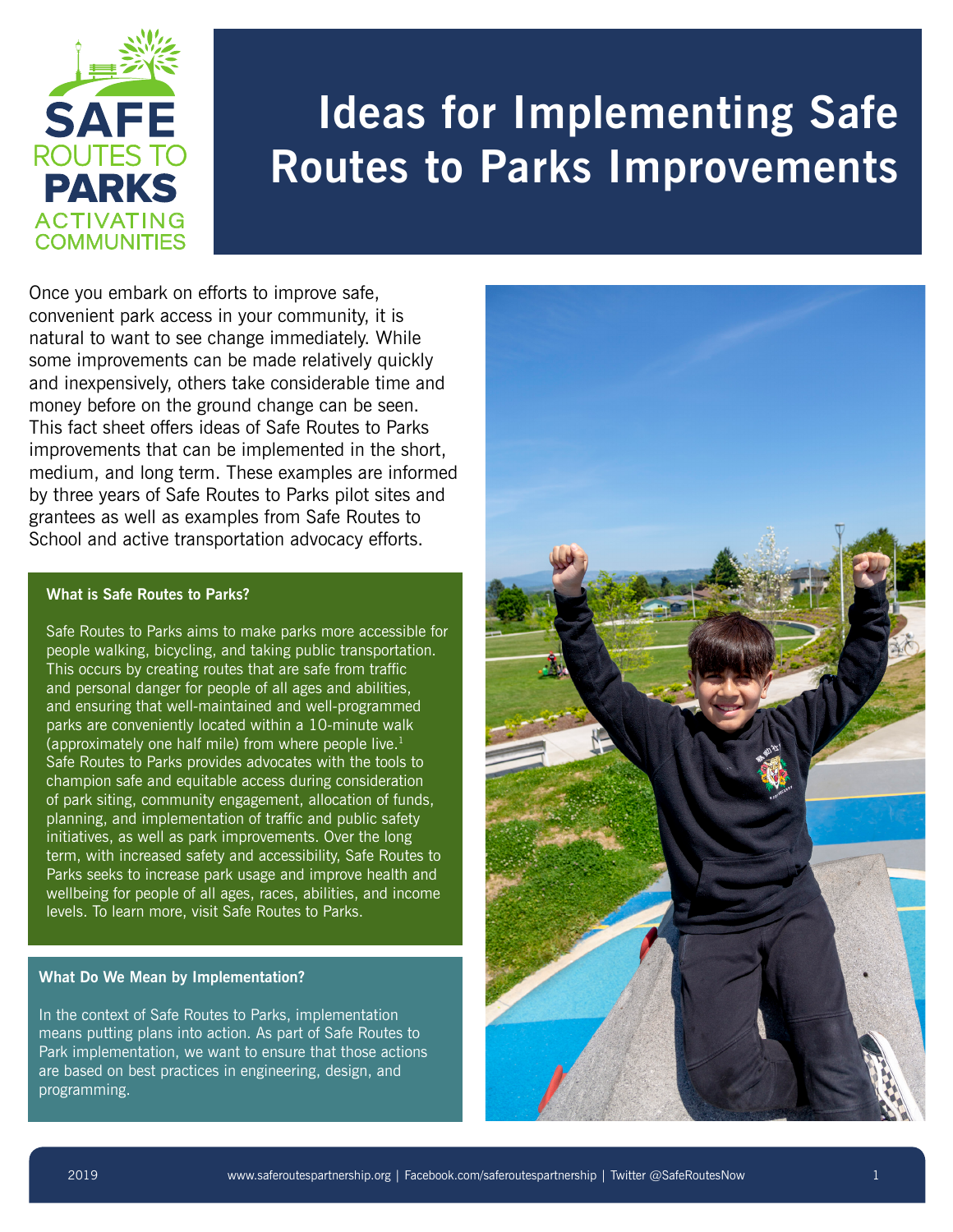## **Examples of Short-, Medium-, and Long-term Safe Routes to Parks Implementation Strategies**

| Implementation Strategy Area: Engineering and Construction |                                                                                                                                                                                                                                                                                                                                                                                                                                                                                                                                                                                                       |  |
|------------------------------------------------------------|-------------------------------------------------------------------------------------------------------------------------------------------------------------------------------------------------------------------------------------------------------------------------------------------------------------------------------------------------------------------------------------------------------------------------------------------------------------------------------------------------------------------------------------------------------------------------------------------------------|--|
| Short-term Activities<br>(0-6 months)                      | • Removing sidewalk obstructions<br>• Landscaping/maintenance<br>• Repainting or enhancing crosswalks<br>• Adjusting traffic signal timing<br>• Replacing street signs                                                                                                                                                                                                                                                                                                                                                                                                                                |  |
| Medium-term Activities<br>(6 months-2 years)               | • Reconstructing walking surfaces; adding curb ramps<br>• Installing wayfinding signage<br>• Upgrading street crossings; installing in-street pedestrian signs; upgrading pedestrian signals<br>• Moving utilities that block sidewalk access (when right-of-way already exists)<br>• Painting buffers or curb extensions<br>• Installing benches; Planting street trees<br>• Upgrading lighting<br>• Traffic calming using paint<br>• Improve bus shelters close to park entrance<br>• Remove unnecessary fencing around park                                                                        |  |
| Long-term Activities<br>$(2 + \text{years})$               | • Constructing new sidewalks or paths<br>• Installing mid-block crossings (median island refugee)<br>• Installing permanent bulb-outs/curb extensions<br>• Installing speed control devices<br>• Installing pedestrian-activated signals<br>• Narrowing or eliminating travel lanes<br>• Formalize social trails                                                                                                                                                                                                                                                                                      |  |
| <b>Implementation Strategy Area: Programming</b>           |                                                                                                                                                                                                                                                                                                                                                                                                                                                                                                                                                                                                       |  |
| Short-term Activities<br>(0-6 months)                      | • Hosting 311 information sessions where residents can share their requests for improvements<br>with local government staff<br>• Leading an ongoing walk or bike to or at a park program<br>• Organizing community events (e.g., Walk-to-Park experiences) to promote awareness of recent<br>infrastructure changes<br>• Organize community clean-up/maintenance/beautification days<br>• Traffic education and targeted enforcement<br>• Forming a neighborhood watch group<br>• Hosting beautification /maintenance days<br>• Installing signs displaying things that cannot take place in the park |  |
| Medium-term Activities<br>(6 months-2 years)               | • Establishing a Safe Passage Program that helps to get children safely to a park, school, and their<br>home                                                                                                                                                                                                                                                                                                                                                                                                                                                                                          |  |
| Long-term Activities<br>$(2 + \text{years})$               | • Developing comprehensive programming offerings including both one-time events and recurring<br>classes or groups that are tailored for different age groups or other demographic groups                                                                                                                                                                                                                                                                                                                                                                                                             |  |